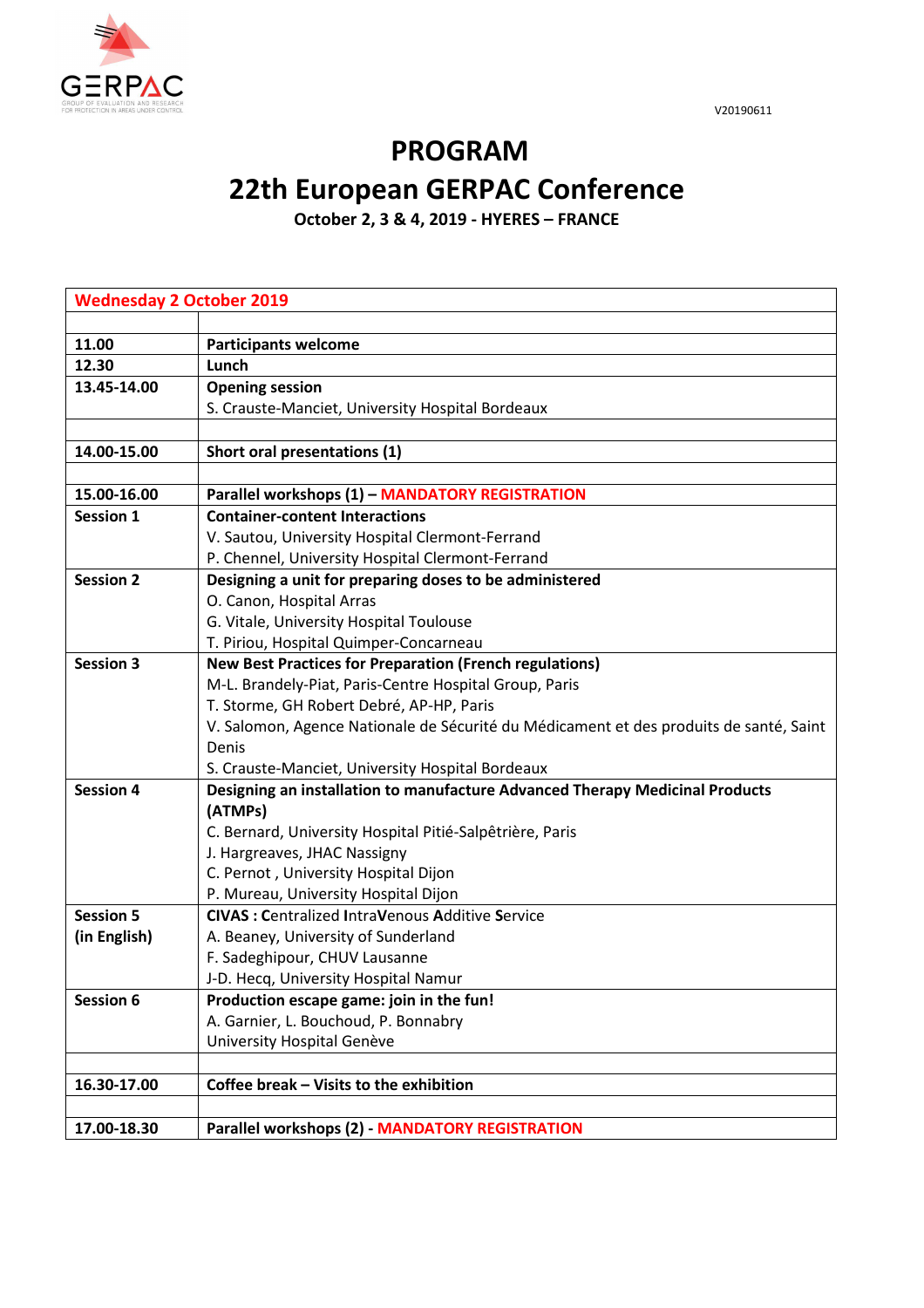



## **PROGRAM 22th European GERPAC Conference**

**October 2, 3 & 4, 2019 - HYERES – FRANCE**

| <b>Thursday 3 October 2019</b> |                                                                                         |  |
|--------------------------------|-----------------------------------------------------------------------------------------|--|
|                                |                                                                                         |  |
| 09.00-10.00                    | Short oral presentations (2)                                                            |  |
|                                |                                                                                         |  |
| 10.00-11.00                    | Contamination: where do we stand?                                                       |  |
| 10.00-10.20                    | Carcinogens in hospitals: identifying, assessing and preventing exposure                |  |
|                                | M El Yamani, Agence Nationale de Santé Publique                                         |  |
| 10.20-10.40                    | Exposure of health professionals to cytotoxics in the workplace                         |  |
|                                | S N'Daw, Institut National de Recherche et de Sécurité, Département Polluants et santé, |  |
|                                | Vandœuvre les Nancy                                                                     |  |
| 10.40-11.00                    | <b>Questions</b>                                                                        |  |
| 11.00-11.30                    | Coffee break - Visits to the exhibition                                                 |  |
| 11.30-12.45                    | <b>Presentation of e-posters</b>                                                        |  |
| 12.45-14.15                    | Lunch                                                                                   |  |
|                                |                                                                                         |  |
| 14.15-14.30                    | Results "microbiological stability" consensus                                           |  |
|                                | <b>Working group:</b>                                                                   |  |
|                                | A. Beaney, University Sunderland                                                        |  |
|                                | J. Smith, Cardiff                                                                       |  |
|                                | I. Kramer, Université Mainz                                                             |  |
|                                | V. Sautou, University Hospital Clermont-Ferrand                                         |  |
|                                | F. Lagarce, University Hospital Angers                                                  |  |
|                                | P. Le Brun, University Leiden                                                           |  |
|                                | F. Sadeghipour, CHUV, Lausanne                                                          |  |
|                                | S. Crauste-Manciet, University Hospital Bordeaux                                        |  |
|                                | V Fenton-May, Cardiff                                                                   |  |
| 14.30-16.00                    | Round table: Best preparation practices: international convergence and divergence       |  |
|                                | S. Crauste-Manciet, University Hospital Bordeaux                                        |  |
|                                | V. Salomon, Agence Nationale de Sécurité du Médicament et des produits de santé,        |  |
|                                | F. Sadeghipour, CHUV, Lausanne                                                          |  |
|                                | J-F. Bussières, Montréal                                                                |  |
|                                | A. Beaney, University of Sunderland                                                     |  |
|                                | P. Le Brun, University Leiden                                                           |  |
|                                | P. Kienle, Cardinal Health Pennsylvanie                                                 |  |
| 16.00-16.30                    | Coffee break - Visits to the exhibition                                                 |  |
| 16.30-17.30                    | <b>Hot news from GERPAC</b>                                                             |  |
|                                | PTHP presentation, Masters, Videos presentation                                         |  |
| 17.30-18.30                    | Short oral presentations (3)                                                            |  |
| 18.30-19.30                    | <b>GERPAC Annual General Meeting</b>                                                    |  |